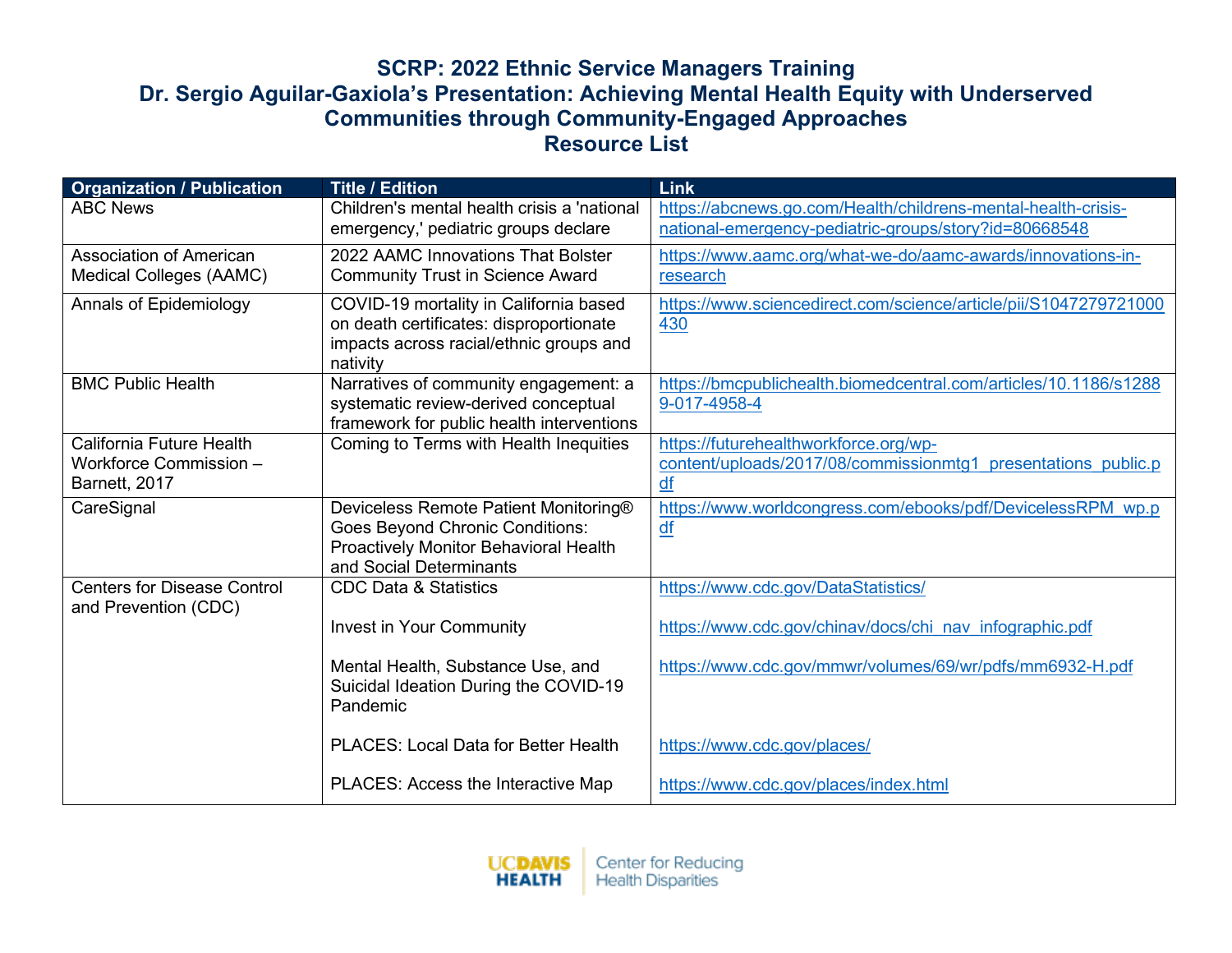| <b>Organization / Publication</b>                          | <b>Title / Edition</b>                                                                                                       | <b>Link</b>                                                                                                   |
|------------------------------------------------------------|------------------------------------------------------------------------------------------------------------------------------|---------------------------------------------------------------------------------------------------------------|
| <b>Center for Reducing Health</b><br>Disparities, UC Davis | <b>Building Partnerships: Key</b><br><b>Considerations when Engaging</b><br>Underserved Communities under the<br><b>MHSA</b> | https://health.ucdavis.edu/crhd/pdfs/resources/building-<br>partnerships-yellow.pdf                           |
|                                                            | California Reducing Disparities Project,<br><b>Building Partnerships: Conversations</b><br>with:                             |                                                                                                               |
|                                                            | African Americans About Mental<br><b>Health Needs and Community</b><br>Strengths                                             | https://health.ucdavis.edu/crhd/pdfs/resources/building-<br>partnerships-07-african-american.pdf              |
|                                                            | <b>Communities about Mental Health</b><br><b>Needs and Community Strengths</b>                                               | https://health.ucdavis.edu/crhd/pdfs/resources/building-<br>partnerships-01.pdf                               |
|                                                            | the Hmong about Mental Health<br>Needs and Community Strengths                                                               | https://health.ucdavis.edu/crhd/pdfs/resources/building-<br>partnerships-06-hmong.pdf                         |
|                                                            | Latinos and Asian Americans about<br><b>Mental Health Needs and Community</b><br>Strengths                                   | https://health.ucdavis.edu/crhd/pdfs/resources/building-<br>partnerships-02-latino-asian-parent-advocates.pdf |
|                                                            | Latino Migrants about Mental Health<br><b>Needs and Community Strengths</b>                                                  | https://health.ucdavis.edu/crhd/pdfs/resources/building-<br>partnerships-03-latino-migrants.pdf               |
|                                                            | <b>LGBTQ Youth about Mental Health</b><br><b>Needs and Community Strengths</b>                                               | https://health.ucdavis.edu/crhd/pdfs/resources/building-<br>partnerships-05-lgbtq-youth.pdf                   |
|                                                            | Native Americans about Mental<br><b>Health Needs and Community</b><br>Strengths                                              | https://health.ucdavis.edu/crhd/pdfs/resources/building-<br>partnerships-04-native-americans.pdf              |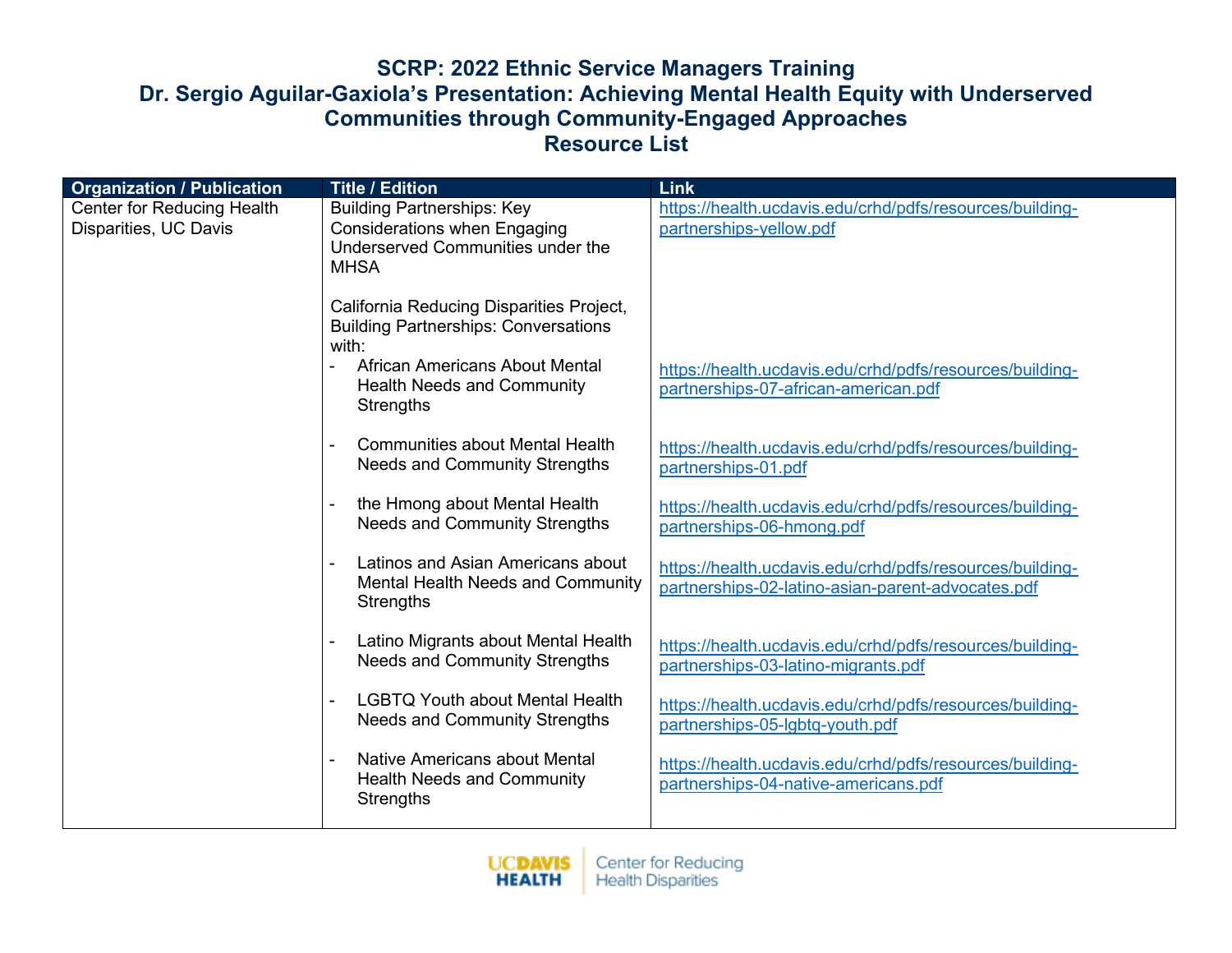| <b>Center for Reducing Health</b><br>Disparities, UC Davis<br>[continued]                                                                                                | Engaging the Underserved: Personal<br><b>Accounts of Communities on Mental</b><br>Health Needs for Prevention and Early<br><b>Intervention Strategies</b><br>Solano County Interdisciplinary<br><b>Collaboration and Cultural</b><br><b>Transformation Model (ICCTM)</b><br>Innovation Project: Final Evaluation<br>Report<br><b>Flipbook Format</b> | https://health.ucdavis.edu/crhd/pdfs/resources/engaging-<br>underserved-blue.pdf<br>https://health.ucdavis.edu/crhd/pdfs/solano-county/icctm-final-<br>report-2021-09-13.pdf<br>https://online.fliphtml5.com/damlq/stcu/#p=66 |
|--------------------------------------------------------------------------------------------------------------------------------------------------------------------------|------------------------------------------------------------------------------------------------------------------------------------------------------------------------------------------------------------------------------------------------------------------------------------------------------------------------------------------------------|-------------------------------------------------------------------------------------------------------------------------------------------------------------------------------------------------------------------------------|
| <b>Organization / Publication</b>                                                                                                                                        | <b>Title / Edition</b>                                                                                                                                                                                                                                                                                                                               | Link                                                                                                                                                                                                                          |
| Center for Urban and Regional<br>Affairs (CURA)                                                                                                                          | Lifecycle of an Organizing Campaign                                                                                                                                                                                                                                                                                                                  | https://www.cura.umn.edu/sites/cura.umn.edu/files/2019-<br>08/Life Cycle of an Organizing Campaign.pdf                                                                                                                        |
| <b>County Health Rankings &amp;</b><br>Roadmaps - University of<br>Wisconsin, Population Health<br>Institute                                                             | What Works? Strategies to Improve<br><b>Rural Health</b>                                                                                                                                                                                                                                                                                             | https://www.countyhealthrankings.org/reports/what-works-<br>strategies-improve-rural-health                                                                                                                                   |
| Department of Health and<br>Human Services, Office of<br>Minority Health - Think Cultural<br>Health                                                                      | <b>National CLAS Standards</b>                                                                                                                                                                                                                                                                                                                       | https://thinkculturalhealth.hhs.gov/clas                                                                                                                                                                                      |
| Harvard University, Florence &<br>Laura Norman Professor of<br>Public Health, Professor of<br>African & African American<br>Studies and of Sociology -<br>Williams, 2016 | Making America Healthier for All: What<br>each of us can do                                                                                                                                                                                                                                                                                          | https://www.cthealth.org/wp-content/uploads/2018/04/David-<br>Williams-Making-America-healthier-for-all.pdf                                                                                                                   |
| Healthcare Information and<br><b>Management Systems Society</b><br>(HIMSS)                                                                                               | <b>Patient Engagement Frameworks</b>                                                                                                                                                                                                                                                                                                                 | https://www.himss.org/site-<br>search?search api fulltext=Patient+engagement+framework&sort<br>by=search api relevance                                                                                                        |

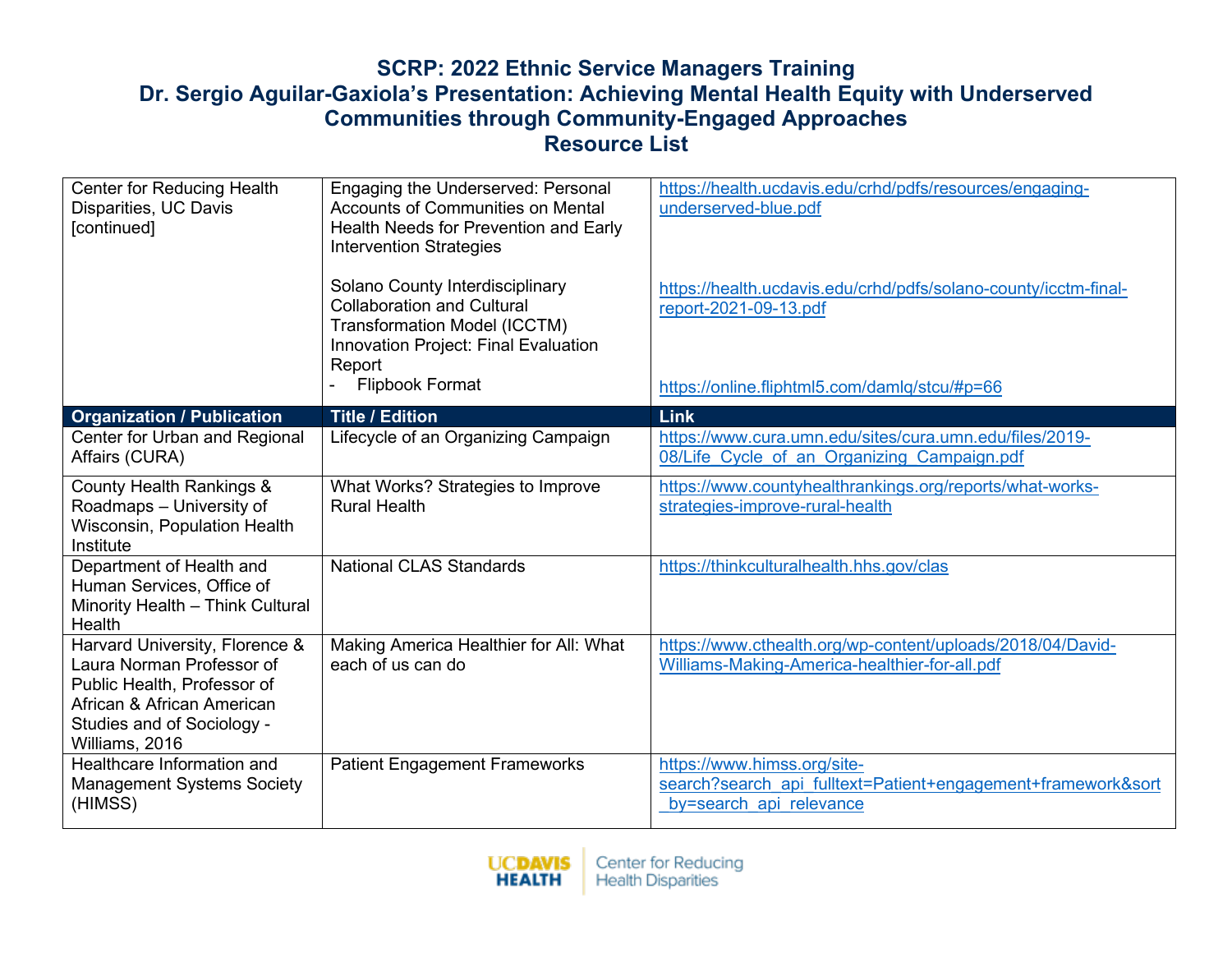| <b>Organization / Publication</b>                                                                                                                                  | <b>Title / Edition</b><br><b>Link</b>                                                                                                                                            |                                                                                                                                                       |
|--------------------------------------------------------------------------------------------------------------------------------------------------------------------|----------------------------------------------------------------------------------------------------------------------------------------------------------------------------------|-------------------------------------------------------------------------------------------------------------------------------------------------------|
| Journal of Public Health<br><b>Management and Practice</b>                                                                                                         | <b>Community Engagement Framework for</b><br><b>Community Assessment and</b><br><b>Improvement Planning</b>                                                                      | https://journals.lww.com/jphmp/Abstract/2017/07001/Community E<br>ngagement Framework for Community.6.aspx                                            |
| MHTTC/SAMHSA                                                                                                                                                       | n/a                                                                                                                                                                              | (Information shared from a July 2021 slide deck by Mental Health<br><b>Technology Transfer Center (MHTTC) Network funded by</b><br>SAMHSA)            |
| Morbidity and Mortality Weekly<br>Report - United States, April,<br>and May 2020                                                                                   | Racial and Ethnic Disparities in the<br>Prevalence of Stress and Worry, Mental<br>Health Conditions, and Increased<br>Substance Use Among Adults During the<br>COVID-19 Pandemic | https://www.cdc.gov/mmwr/volumes/70/wr/pdfs/mm7005a3-H.pdf                                                                                            |
| National Academy of Medicine:<br>Organizing Committee for<br><b>Assessing Meaningful</b><br>Community Engagement in<br>Health & Health Care Programs<br>& Policies | <b>Assessing Meaningful Community</b><br>Engagement: A Conceptual Model to<br>Advance Health Equity through<br><b>Transformed Systems for Health</b>                             | https://nam.edu/assessing-meaningful-community-engagement-a-<br>conceptual-model-to-advance-health-equity-through-transformed-<br>systems-for-health/ |
| National Institute of Mental<br>Health                                                                                                                             | <b>Statistics</b>                                                                                                                                                                | https://www.nimh.nih.gov/health/statistics                                                                                                            |
| National Library of Medicine,<br><b>National Center for</b><br><b>Biotechnology Information</b>                                                                    | A Framework for Public Health Action:<br>The Health Impact Pyramid                                                                                                               | https://www.ncbi.nlm.nih.gov/pmc/articles/PMC2836340/                                                                                                 |
|                                                                                                                                                                    | <b>Community-Based Participatory</b><br>Research Conceptual Model: Community<br><b>Partner Consultation and Face Validity</b>                                                    | https://www.ncbi.nlm.nih.gov/pmc/articles/PMC4839192/                                                                                                 |
|                                                                                                                                                                    | Healthy Cities: Facilitating the Active<br>Participation and Empowerment of Local<br>People                                                                                      | https://www.ncbi.nlm.nih.gov/pmc/articles/PMC3764265/                                                                                                 |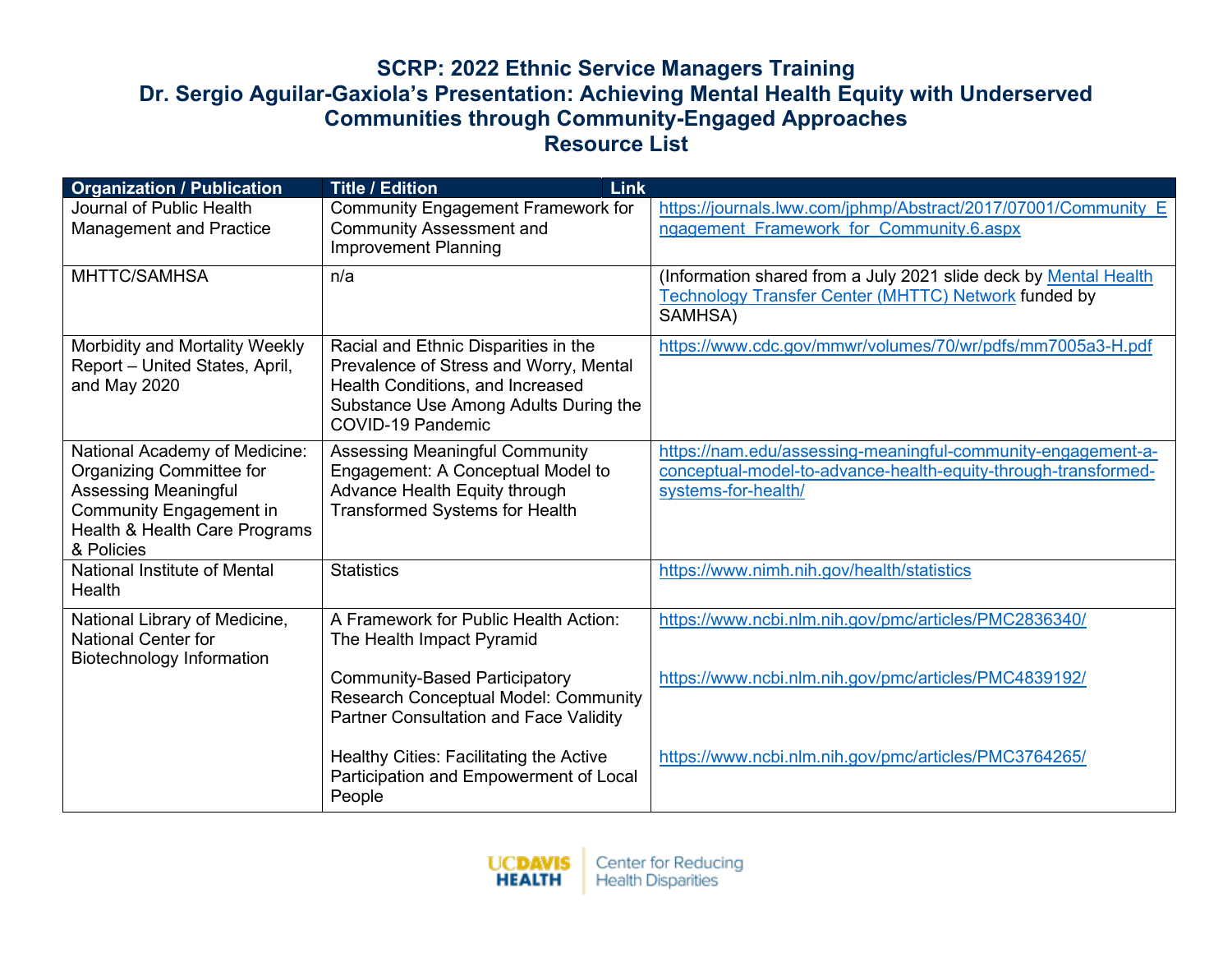| National Library of Medicine,<br><b>National Center for</b><br><b>Biotechnology Information</b><br>[continued] | Patient and family engagement: a<br>framework for understanding the<br>elements and developing interventions<br>and policies                  | https://pubmed.ncbi.nlm.nih.gov/23381514/                                                                                            |
|----------------------------------------------------------------------------------------------------------------|-----------------------------------------------------------------------------------------------------------------------------------------------|--------------------------------------------------------------------------------------------------------------------------------------|
|                                                                                                                | The Promise of Community-Based<br>Participatory Research for Health Equity:<br>A Conceptual Model for Bridging<br><b>Evidence with Policy</b> | https://www.ncbi.nlm.nih.gov/pmc/articles/PMC4151933/                                                                                |
|                                                                                                                | The Role of Public Health in Addressing<br>Racial and Ethnic Disparities in Mental<br><b>Health and Mental Illness</b>                        | https://www.ncbi.nlm.nih.gov/pmc/articles/PMC2811515/                                                                                |
|                                                                                                                | Towards a practical model for community<br>engagement: Advancing the art and<br>science in academic health centers                            | https://pubmed.ncbi.nlm.nih.gov/29707251/                                                                                            |
|                                                                                                                |                                                                                                                                               | Link                                                                                                                                 |
| <b>Organization / Publication</b>                                                                              | <b>Title / Edition</b>                                                                                                                        |                                                                                                                                      |
| Office of Disease Prevention<br>and Health Promotion                                                           | <b>Health Disparities Widget</b>                                                                                                              | https://www.healthypeople.gov/2020/data-search/health-<br>disparities-data/health-disparities-widget                                 |
| Office of the Assistant<br>Secretary for Planning and<br>Evaluation (ASPE)                                     | <b>Poverty Guidelines</b>                                                                                                                     | https://aspe.hhs.gov/topics/poverty-economic-mobility/poverty-<br>guidelines                                                         |
| <b>Prevention Institute</b>                                                                                    | Eliminating Health Disparities: The Role<br>of Primary Prevention - Mikkelsen,<br>Cohen, Bhattacharyya, Valenzuela,                           | https://www.preventioninstitute.org/sites/default/files/publications/H<br>E %20original%20health%20disparities%20paper 040511 01.pdf |
|                                                                                                                | Davis, & Gantz, 2002                                                                                                                          |                                                                                                                                      |
| <b>Principles of Community</b><br>Engagement                                                                   | Online: English and Spanish                                                                                                                   | http://www.atsdr.cdc.gov/communityengagement                                                                                         |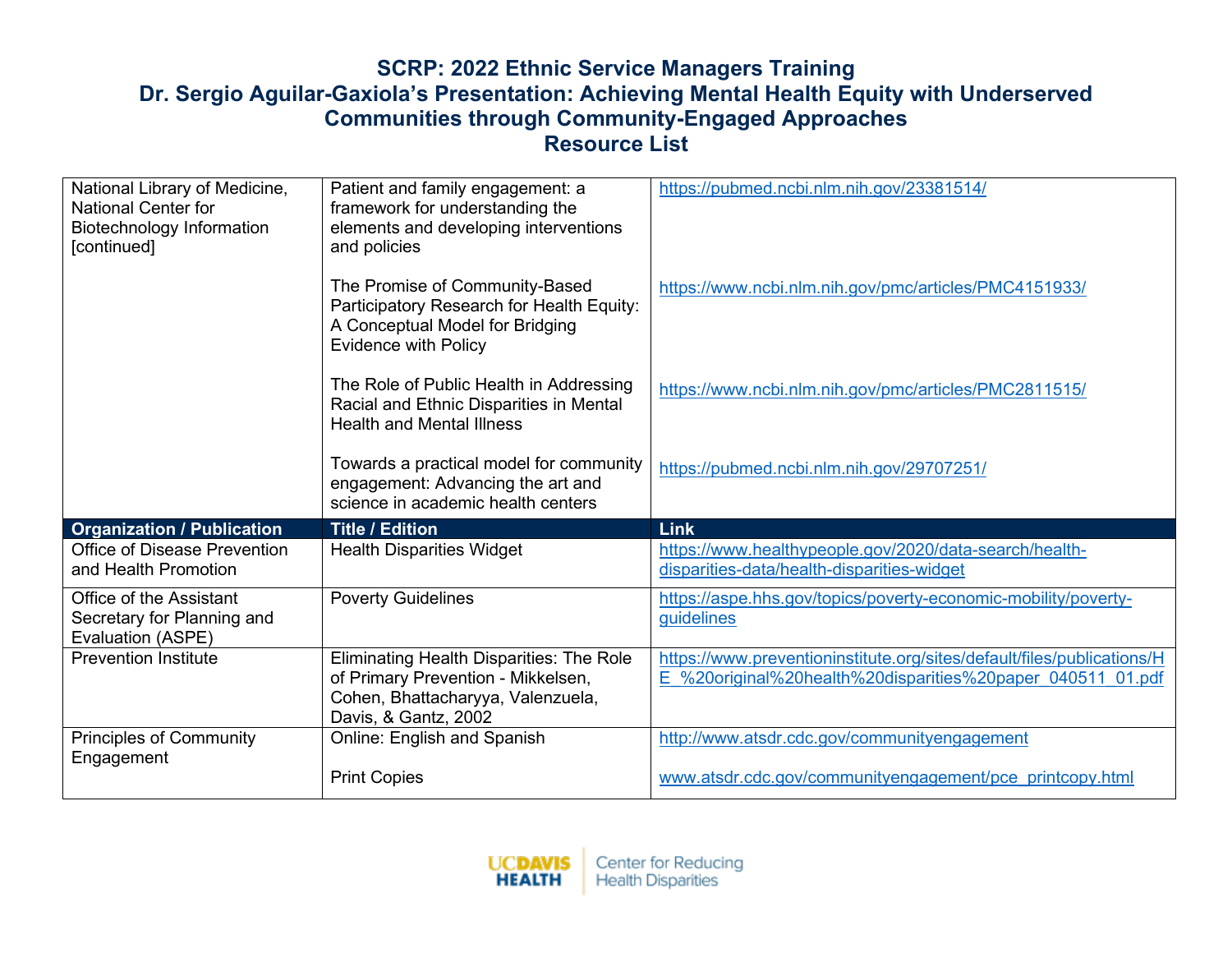| <b>Organization / Publication</b>                                               | <b>Title / Edition</b>                                                                                                           | Link                                                                                                                                                                                                                                                                                                                                   |
|---------------------------------------------------------------------------------|----------------------------------------------------------------------------------------------------------------------------------|----------------------------------------------------------------------------------------------------------------------------------------------------------------------------------------------------------------------------------------------------------------------------------------------------------------------------------------|
| <b>Psychiatric Services</b>                                                     | Translating research into action:<br>reducing disparities in mental health care<br>for Mexican Americans                         | https://pubmed.ncbi.nlm.nih.gov/12461216/                                                                                                                                                                                                                                                                                              |
| <b>Public Health Under Siege</b>                                                | <b>Why Policy Matters</b>                                                                                                        | https://debeaumont.org/wp-<br>content/uploads/2021/08/9780875533209ch01.pdf                                                                                                                                                                                                                                                            |
| Robert Wood Johnson<br>Foundation                                               | A New Way to Talk about the Social<br>Determinants of health                                                                     | https://www.rwjf.org/en/library/research/2010/01/a-new-way-to-talk-<br>about-the-social-determinants-of-health.html                                                                                                                                                                                                                    |
| Substance Abuse and Mental<br><b>Health Services Administration</b><br>(SAMHSA) | Double Jeopardy: COVID-19 and<br><b>Behavioral Health Disparities for Black</b><br>and Latino<br>Communities in the U.S.         | https://content.govdelivery.com/attachments/CASAND/2020/05/18/<br>file attachments/1454304/covid19-behavioral-health-disparities-<br>black-latino-communities.pdf<br>https://content.govdelivery.com/attachments/CASAND/2020/05/18/<br>file attachments/1454304/covid19-behavioral-health-disparities-<br>black-latino-communities.pdf |
| Substance Abuse & Mental<br><b>Health Data Archive</b>                          | Interactive NSDUH State Estimates<br>Welcome to Data and Dissemination                                                           | https://pdas.samhsa.gov/saes/state<br>https://www.samhsa.gov/data/                                                                                                                                                                                                                                                                     |
| <b>The Foundation Review</b>                                                    | The Colorado Trust's Healthy<br><b>Communities Initiative: Results and</b><br>Lessons for Comprehensive Community<br>Initiatives | https://scholarworks.gvsu.edu/tfr/vol1/iss1/3/                                                                                                                                                                                                                                                                                         |
| The Lancet Commissions -<br>Patel et al., 17TL7378_Patel                        | The Lancet Commission on global<br>mental health and<br>sustainable development                                                  | https://livrepository.liverpool.ac.uk/3028524/1/17TL7378 Patel.pdf                                                                                                                                                                                                                                                                     |
| The National Academies Press                                                    | The Future of the Public's Health in the<br>21 <sup>st</sup> Century                                                             | https://nap.nationalacademies.org/download/10548                                                                                                                                                                                                                                                                                       |